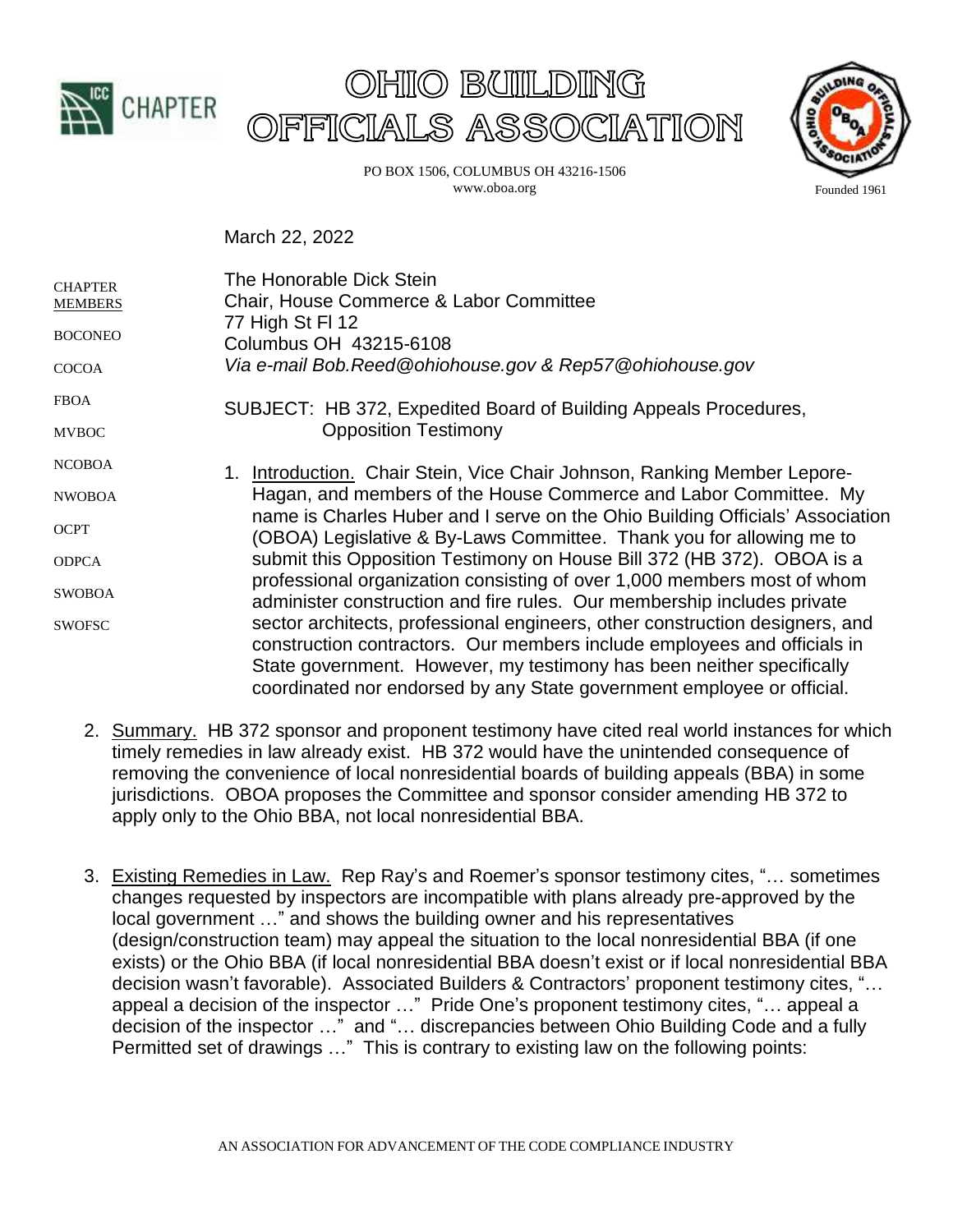- a. Ohio Administrative Code (OAC) 4101:1-1 [Ohio Building Code (OBC) 107.2.1] reads in part, "The approval of plans … is a "license" …" OBC 105.2 reads in part, "The construction, erection, and alteration of a building, … shall conform to required plans which have been approved by the building official, except for minor deviations which do not involve a violation of the rules of the board." [Meaning the Ohio Board of Building Standards (BBS), the construction codes.] "In the absence of fraud or a serious safety or sanitation hazard, any structure built in accordance with approved plans shall be conclusively presumed to comply with Chapters 3781 and 3791 of the Revised Code and the rules of the board. …" The OAC 4101:1-2 OBC 202 definition of "serious hazard" is attached. OBC 108.6 et seq. (attached) shows that an inspector doesn't approve or disapprove anything. He/she is limited to being the eyes of the building official. When the inspector finds the construction doesn't comply with the approved construction documents (drawings, specifications, etc.) he/she provides a written report to the building owner's onsite representative with the following options:
	- (1) Bring the construction into compliance with the approved drawings.
	- (2) Have the drawings revised. (Drawings are prepared by an architect or professional engineer unless exempt under OBC 106.2.1's exceptions).
	- (3) Bring the issue to the building official.
	- (4) An option not in law, the building owner's representative might choose to do none of the above. The building official if appropriate would then issue an Adjudication Order addressing the issue which is appealable to the BBA. If the building owner's representative fails to comply, then the building official has other remedies at law available (temporary restraining order, injunction, judgement entry, etc.).
- b. If an inspector violates this law (for instance by stating construction conforming to the approved construction documents isn't acceptable) the building owner's representative (construction contractor) could:

(1) Advise the building official who would take supervisory corrective action. This is a timely solution.

(2) File a complaint to the BBS. If upon investigation the BBS finds the inspector or building official violated this law, then BBS can impose sanctions. The possible sanctions range from mandating education on the law to permanent revocation of the person's Ohio certification(s) to perform these code administration functions [OAC 4101:7-3-1(F)(7)]. This solution isn't timely, but it has the potential of preventing repeat violations in the future.

4. Conflicting Enforcement: Pride One's testimony cites, "... Discrepancies in how the Local Building Department inspector, the Local fire Department, the State Fire Marshal, … interpret the Code …" Existing statute at Ohio Revised Code 3781.11(B) (attached and at OAC 4101:1-1, OBC 102.3) shows the construction codes, which are administered by the building official, supersede orders of the local fire official and State Fire Marshal except for buildings with fireworks.

5. Three Types of BBA Appeal. ORC 3781.19 (extract attached) reflected at OAC 4101:1-1 OBC 104.3.1 (attached) provide three situations when a BBA can modify a building officials' adjudication order. They are when the BBA finds either:

- a. The adjudication order's contrary to such laws (ORC 3781 & 3791) or rules (the construction codes); or
- b. The adjudication order's contrary to a fair interpretation of application thereof; or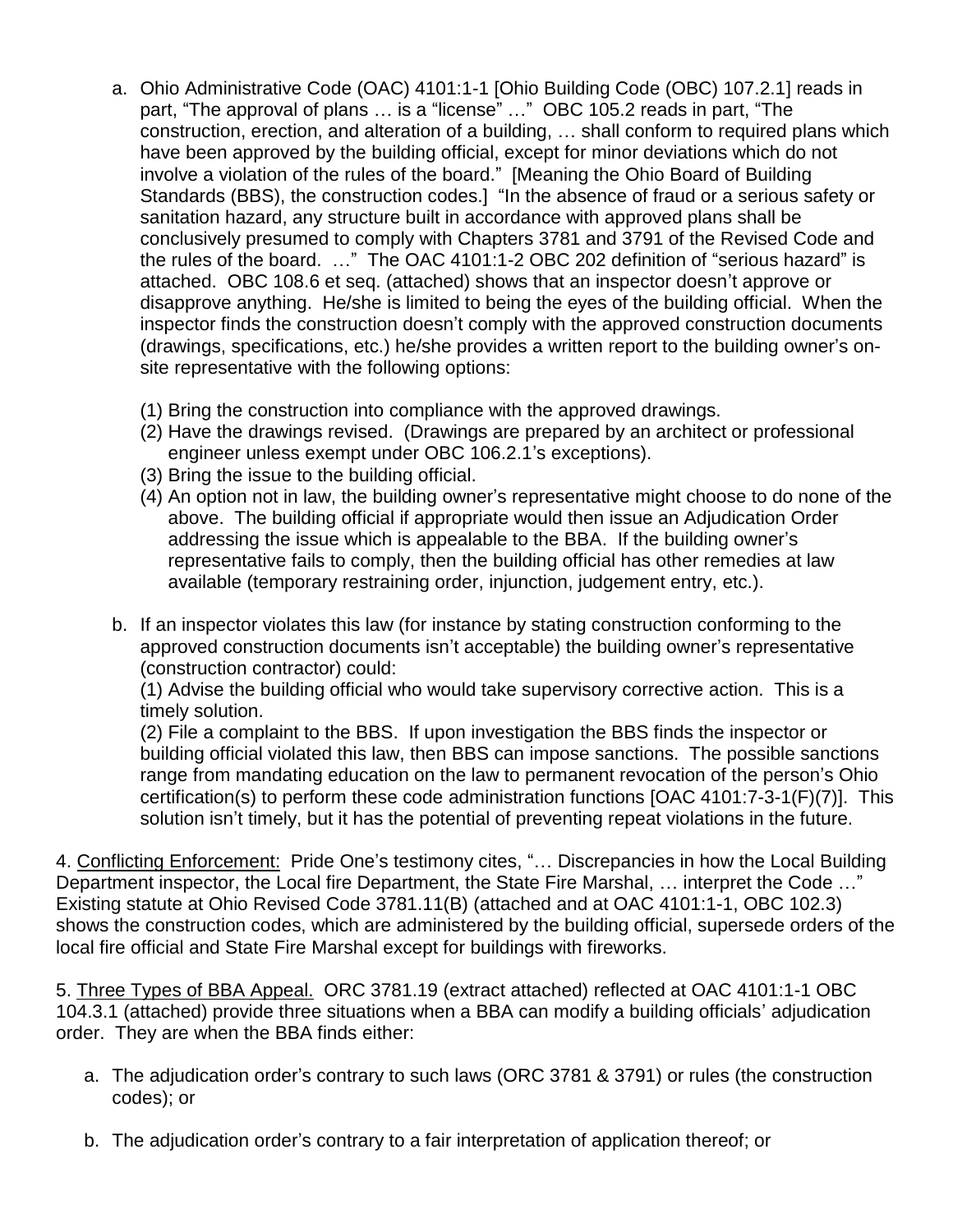c. That a variance from the provisions of such laws or rules, in a specific case, will not be contrary to the public interest where literal enforcement of such provisions will result in unnecessary hardship.

During my career of over 30 years as a building official at three jurisdictions over 90% of the appeals to my adjudication orders were to obtain variances to obtain plan approvals before construction had commenced. The building owner's design/construction team argued (and the local BBA often agreed) that the design met the legal criteria for a variance. I ask the House Commerce and Labor Committee to consider that when some of the local nonresidential BBA are dissolved, all of this workload will fall to the Ohio BBA.

6. Removing Local Nonresidential BBA. A list of the existing local nonresidential BBA is attached showing 12 BBA serving 20 jurisdictions. Three BBA's serving 11 jurisdictions have stated they'd request BBA decertification if HB 372 becomes statute in its present form. Therefore, all appeals in those 11 jurisdictions would have to be heard by the Ohio BBA.

7. Conclusion: OBOA proposes this Committee and the sponsor consider amending SB 196 to apply only to the Ohio BBA, not local nonresidential BBA. My contact information's e-mail chuber@fboa.org (M) 330-389-2954. I'm happy to address any questions.

Atch

- 1. OAC 4101:1-1, OBC 108.6 et seq. & OAC 4101:1-2, OBC 202
- 2. Ohio Revised Code 3781.11(B)
- 3. ORC 3781.19 Extract & OAC 4101:1-1, OBC 104.3.1
- 4. Local Nonresidential BBA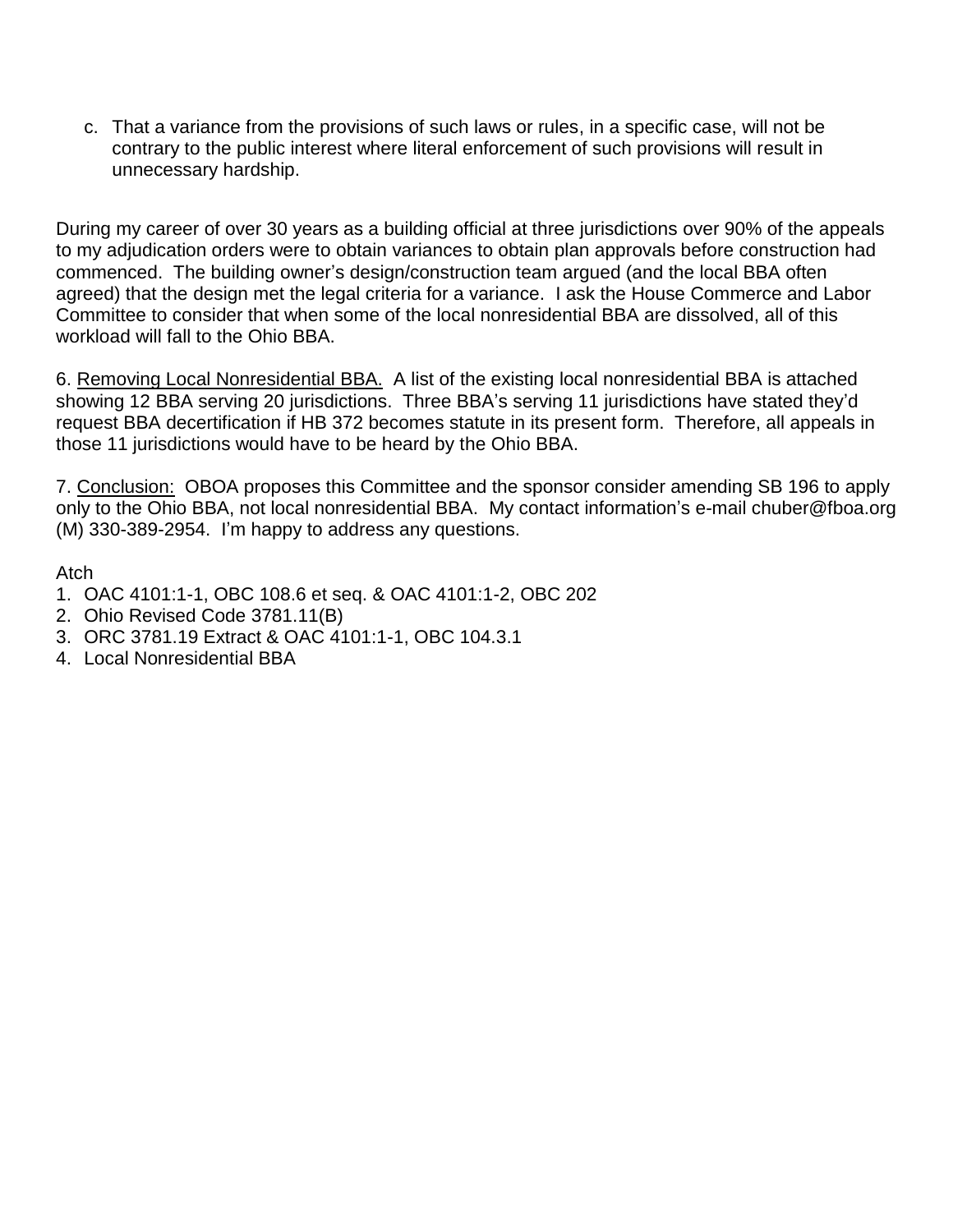# **OHIO ADMINISTRATIVE CODE 4101:1-1, OHIO BUILDING CODE CHAPTER 1**

**108.6 Inspections, observations of violations, unsafe conditions, or serious hazards**. When an inspector from the department having jurisdiction finds that any work in connection with the location, erections, construction, repair, alteration, moving, or equipment of a building is contrary to the approved construction documents for the same, the building inspector shall proceed as required in either Section 108.6.1 or 108.7.

## **108.6.1 Communication process for work contrary to approved construction documents.**

1. Communicate the nature of the differences to the owner or the owner's on-site representative and offer the following options:

- 1.1 The owner will bring the item of noncompliance into compliance,
- 1.2 The owner will revise the drawings and resubmit to the department,
- 1.3 The items of noncompliance will not be brought into compliance and will be referred to the building official as indicated in item 4 below.

2. The owner or the owner's on-site representative shall indicate which option (item 1 above) will be exercised.

3. Notations on the on-site inspection record and in the inspector's log shall be made. The notations shall include the inspector's name, the date of the inspection, the type of inspection, the observed items of noncompliance, the option chosen by the owner or the owner's on-site representative, the name of the person communicated with, and the estimated dates of compliance and follow-up inspections, if applicable.

4. If the owner or the owner's on-site representative indicates that the work will not be brought into compliance with the approved construction documents, the inspector shall submit a report to the building official for the final determination of noncompliance in accordance with Section 108.7.

**108.6.2 Observation of violations not shown on plans**. If an inspector, in the course of performing the assigned or requested inspections, observes a code violation that was either shown incorrectly or not adequately addressed or detailed in the approved construction documents, the inspector shall communicate the finding to the building official so that the building official can make a determination of whether the code violation is of such significance to warrant communicating the finding to the owner or the owner's representative as a notice of recommended change.

**108.6.3 Observation of unsafe conditions or serious hazards.** In an inspector, in the course of performing the assigned or requested inspections, observes an unsafe condition or a serious hazard, the inspector shall communicate that condition to the owner or the owner's onsite representative and shall report the findings immediately to the building official so that the building official can make a final determination of whether the violation constitutes a serious hazard which requires the issuance of an adjudication order as required in Section 109.

## **OHIO ADMINISTRATIVE CODE 4101:1-2 OHIO BUILDING CODE CHAPTER 2**

## **202 Definitions.** …

**SERIOUS HAZARD.** A hazard of considerable consequence to safety or health through the design, location, construction, or equipment of a building, or the condition thereof, which hazard has been established through experience to be of certain or probable consequence, or which can be determined to be, or which is obviously such a hazard.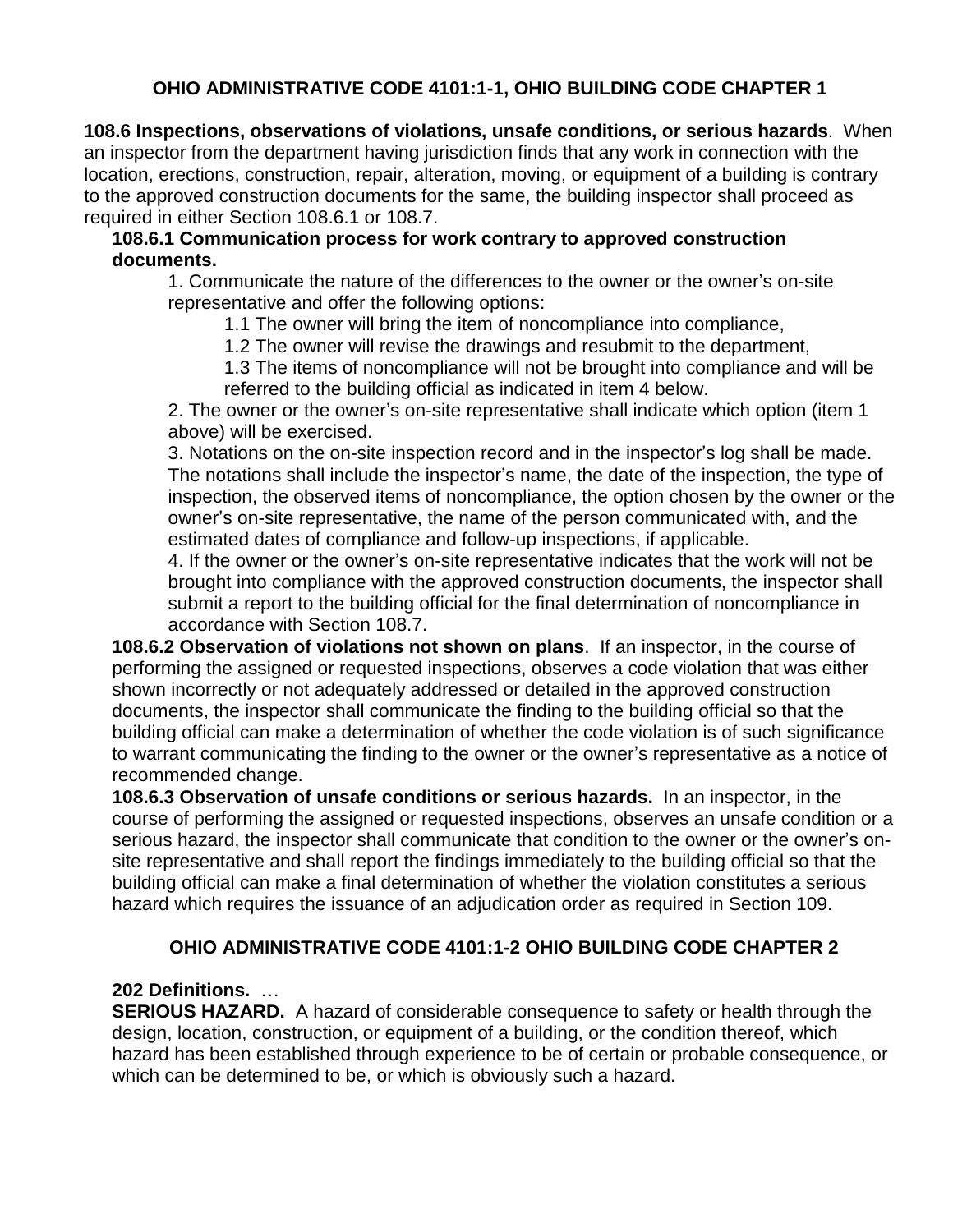#### **OHIO REVISED CODE 3781.11(B) (REFLECTED AT OHIO ADMINISTRATIVE CODE 4101:1-1, OHIO BUILDONG CODE CHAPTER 1 SECTION 102.3)**

The rules of the board…" meaning the Ohio Board of Building Standards "… shall supersede and govern any order, standard, or rule of the division of industrial compliance in the department of commerce, division of the state fire marshal, the department of health, and of counties and townships, in all cases where such orders, standards, or rules are in conflict of the board, except that rules adopted and orders issued by the state fire marshal pursuant to Chapter 3743 of the Revised Code prevail in event of a conflict.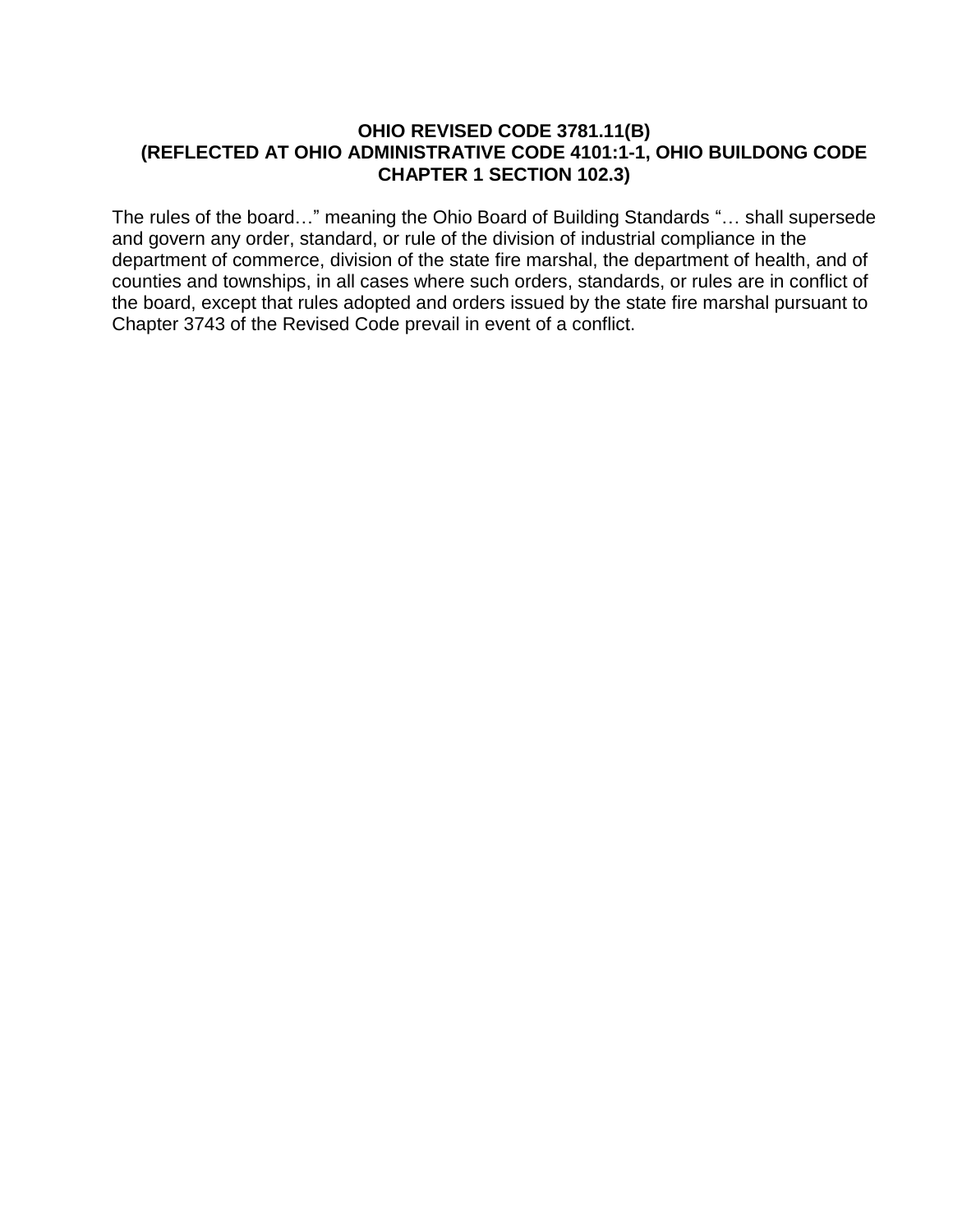# **OHIO REVISED CODE 3781.19 EXTRACT**

"… the municipal, county, or state board of building appeals, as the agency conducting the adjudication hearing, may reverse or modify the order of the enforcing agency if it finds that the order is contrary to this chapter and Chapters 3791 and 4101, and … any rule made thereunder or to a fair interpretation or application of such laws or any rule made thereunder, or that a variance from the provisions of such laws or any rule made thereunder, in the specific case, will not be contrary to the public interest where a literal enforcement of such provisions will result in unnecessary hardship. ..."

# **OHIO ADMINISTRATIVE CODE 4101:1-1, OHIO BUILDING CODE 104.3.1**

**Powers, local boards of building appeals.** Certified municipal and county boards of building appeals shall hear and decide the adjudication hearings referred to in section 109.1 within the jurisdiction of and arising from orders of the local building official in the enforcement of Chapters 3781 and 3791 of the Revised Code and rules adopted thereunder. The orders may be reversed or modified by the board if it finds:

- 1. The order contrary to such laws or rules;
- 2. The order contrary to a fair interpretation of application thereof; or
- 3. That a variance from the provisions of such laws or rules, in a specific case, will not be contrary to the public interest where literal enforcement of such provisions will result in unnecessary hardship.